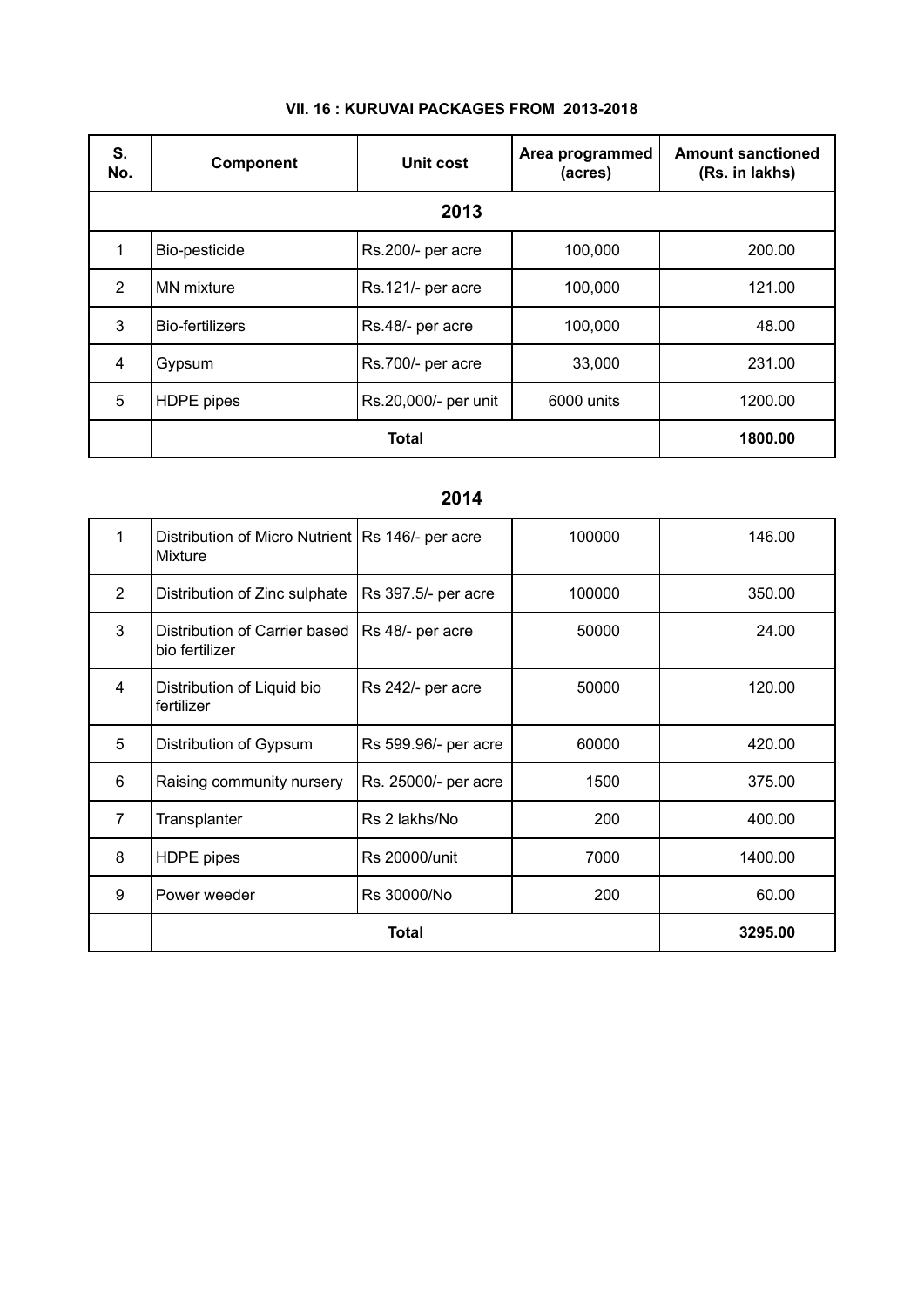|          |                                                                 |                      | <b>Target</b>                   |
|----------|-----------------------------------------------------------------|----------------------|---------------------------------|
| S.<br>No | Component                                                       | <b>Physical (Ac)</b> | <b>Finance</b><br>(Rs in lakhs) |
|          | 2015                                                            |                      |                                 |
| 1        | <b>Mechanical Transplantation</b>                               | 100000               | 2500.00                         |
| 2        | Productivity enhancing inputs (MN mixture and<br>Biofertilizer) | 250000               | 787.50                          |
| 3        | Distribution of Gypsum                                          | 50000                | 300.00                          |
| 4        | Package for Vennar Region                                       |                      |                                 |
| (a)      | Ploughing subsidy                                               | 30000                | 150.00                          |
| (b)      | Distribution of pulses seeds                                    | 4500                 | 45.00                           |
| (c)      | Distribution of Green manure seeds                              | 25500                | 315.00                          |
|          | <b>Total</b>                                                    |                      | 4097.50                         |

## **VII. 16 : KURUVAI PACKAGES FROM 2013-2018**

# **2016**

|                | Mechanical Transplantation @ Rs.4000/-per acre                                                                                                                 | 100,000 | 4000.00 |
|----------------|----------------------------------------------------------------------------------------------------------------------------------------------------------------|---------|---------|
| $\overline{2}$ | Distribution of HDPE Pipes@Rs.20000/- per unit of 30<br>pipes each of 6 m length and 90 mm dia.                                                                | 1,000   | 200.00  |
| 3              | Distribution of MN mixture @Rs.170/- per acre                                                                                                                  | 50,000  | 85.00   |
| 4              | Distribution of Zinc sulphate @Rs.400/- per acre                                                                                                               | 100,000 | 400.00  |
| 5              | Encouraging pulses cultivation in Cauvery Basin / Grand Anaicut sub basin                                                                                      |         |         |
| (a)            | Ploughing subsidy @ Rs.500/acre                                                                                                                                | 15,000  | 75.00   |
| (b)            | Distribution of pulses seeds @Rs.900/- per acre                                                                                                                | 15,000  | 135.00  |
| 6              | <b>Package for Vennar Region</b>                                                                                                                               |         |         |
| (a)            | Ploughing subsidy @ Rs.500/acre                                                                                                                                | 30,000  | 150.00  |
| (b)            | Distribution of Green manure seeds @ Rs.1400/acre                                                                                                              | 30,000  | 420.00  |
|                | Total                                                                                                                                                          |         | 5465.00 |
| 7              | Documentation publicity and Advertisement charges<br>(Rs.5000/- per block for 47 blocks + Rs.6 Lakhs each for<br>tender notification for Znso4 and HDPE pipes) |         | 14.40   |
|                | <b>Grand Total</b>                                                                                                                                             |         | 5479.40 |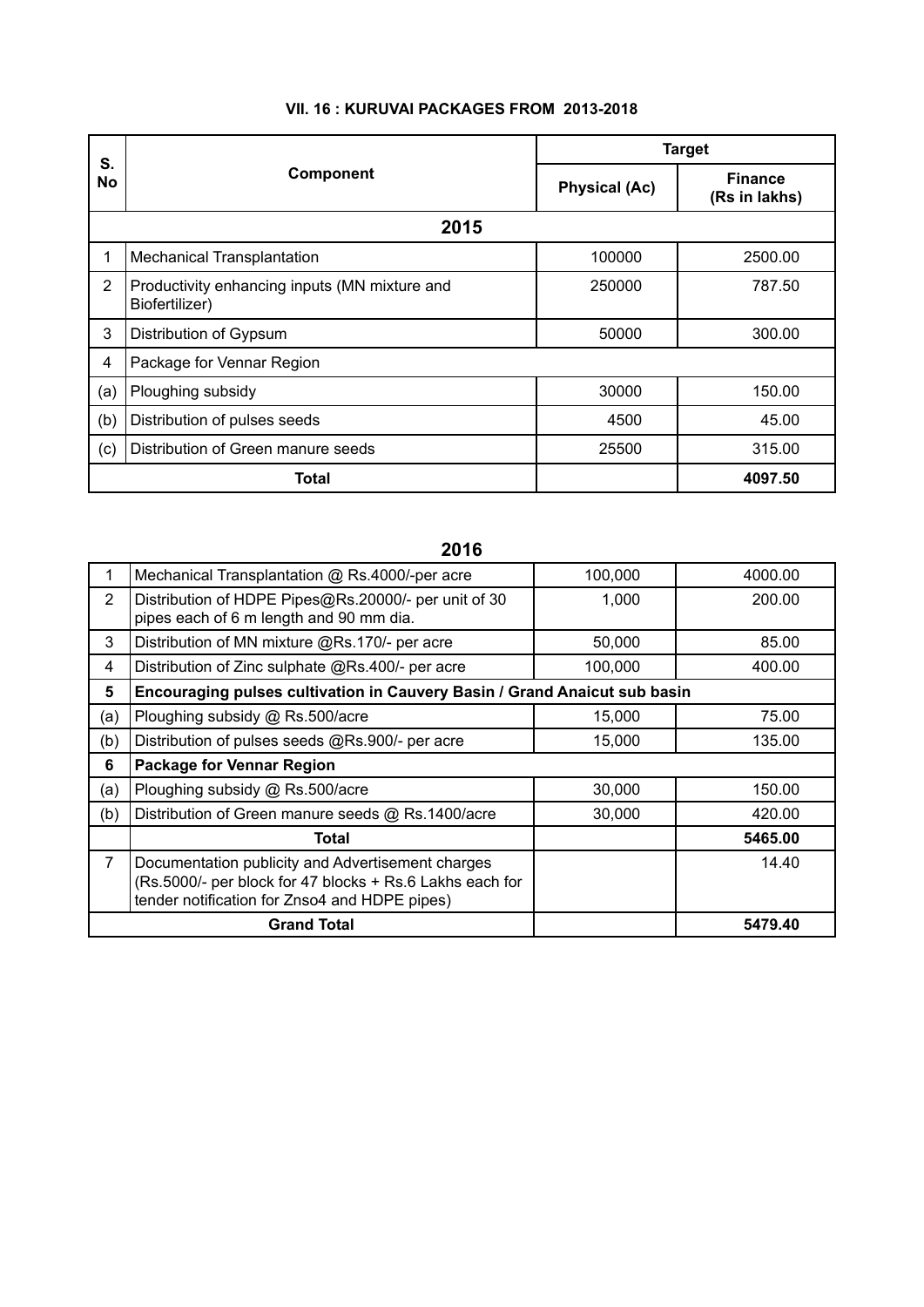| S.<br>No.      | Component                                            | <b>Physical</b> |               | <b>Financial</b><br>(Rs. in Lakh) |
|----------------|------------------------------------------------------|-----------------|---------------|-----------------------------------|
|                |                                                      | <b>Unit</b>     | <b>Target</b> | <b>Allocation</b>                 |
|                | 2017                                                 |                 |               |                                   |
| A              | <b>Paddy components</b>                              |                 |               |                                   |
| 1              | Assistance for Machine Planting                      | Acre            | 80000         | 3200.000                          |
| $\overline{2}$ | Assistance for Zinc Sulphate Application             | Acre            | 80000         | 320.000                           |
| 3              | <b>Distribution of Biofertilizer</b>                 | Acre            | 80000         | 96.000                            |
| 4              | <b>Distribution of Micro Nutrient Mixture</b>        | Acre            | 25000         | 50.000                            |
| B              | <b>Pulses - Black gram components</b>                |                 |               |                                   |
| 1              | <b>Distribution of Seeds</b>                         | Acre            | 75000         | 720.000                           |
| $\overline{2}$ | Distribution of liquid Biofertilizers                | Acre            | 75000         | 90.000                            |
| 3              | Assistance for DAP Foliar Spray                      | Acre            | 75000         | 390.000                           |
| $\mathbf c$    | <b>General components</b>                            |                 |               |                                   |
| $\mathbf{1}$   | <b>Ploughing Subsidy</b>                             | Acre            | 60000         | 300.000                           |
| $\overline{2}$ | Assistance for Water Conveyance Pipes                | No.             | 1300          | 273.000                           |
| 3              | Green Manure Seeds Distribution for Vennar<br>Region | Acre            | 20000         | 240.000                           |
| $\overline{4}$ | Publicity/ Advertisement / Documentation             | Acre            | $\mathbf 0$   | 13.000                            |
|                | <b>Total</b>                                         |                 |               | 5692.000                          |

## **VII. 16 : KURUVAI PACKAGES FROM 2013-2018**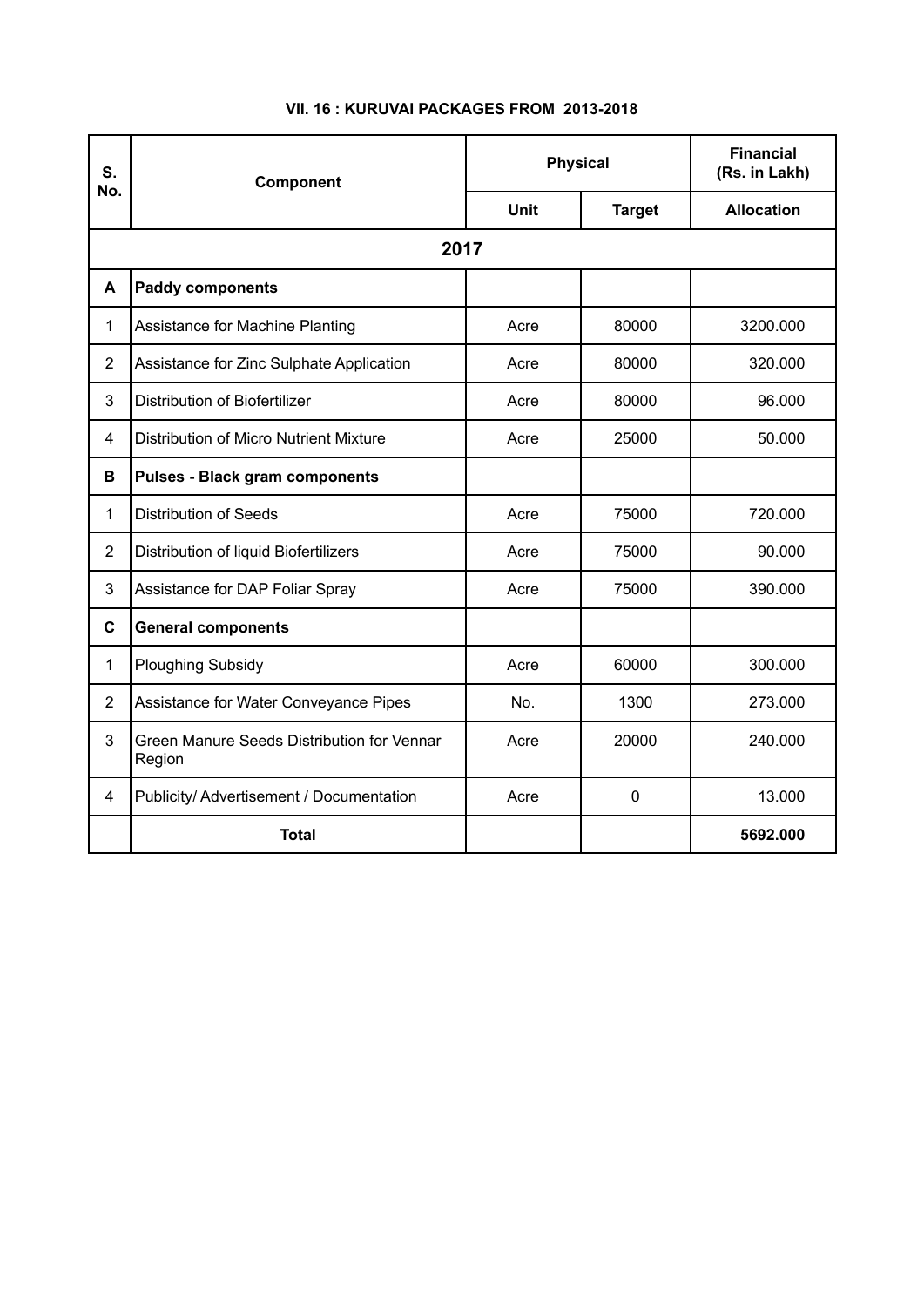| 12_2018<br>į<br>֧֧֢֖֧֧֚֚֚֚֚֚֓֓֓֓֓ <sub>֓</sub> |
|------------------------------------------------|
|                                                |
| ī<br>J                                         |
| Ž<br>"<br>"                                    |
|                                                |
| $\bar{z}$                                      |

|                          |                                                                |            |                                 |                 | <b>Total</b>                    |             |             | Source of fund  | (Rs.In Crore) |              |                      |
|--------------------------|----------------------------------------------------------------|------------|---------------------------------|-----------------|---------------------------------|-------------|-------------|-----------------|---------------|--------------|----------------------|
| ທ່ <mark>2</mark>        | Component                                                      | Phy.       | Assistance<br>per Unit<br>(Rs.) | subsidy<br>% of | assistance<br>(Rs. In<br>Crore) | <b>NADP</b> | <b>NESM</b> | village<br>Seed | SMAM          | <b>PMKSY</b> | <b>State</b><br>fund |
|                          |                                                                |            |                                 | 2018            |                                 |             |             |                 |               |              |                      |
| ∢                        | Promotion of Paddy                                             |            |                                 |                 |                                 |             |             |                 |               |              |                      |
| $\overline{\phantom{0}}$ | Distribution of Paddy seeds (Qtl)                              | 15,857     | 1,750                           | 50%             | 2.775                           | 0.000       | 2.250       | 0.525           | 0.000         | 0.000        | 0.000                |
| $\sim$                   | Assistance for Machine planting (Acre)                         | 100,000    | 4,000                           | 100%            | 40.000                          | 20,000      | 0.000       | 0.000           | 0.000         | 0.000        | 20,000               |
| ო                        | Distribution of Micro nutrient mixture<br>(Acre)               | 40,000     | 8                               | 50%             | 0.320                           | 0.000       | 0.320       | 0.000           | 0.000         | 0.000        | 0.000                |
| 4                        | Assistance for Zinc Sulphate (Acre)                            | 80,000     | 200                             | 50%             | 1.600                           | 1.600       | 0.000       | 0.000           | 0.000         | 0.000        | 0.000                |
| Ю                        | Assistance for Gypsum (Acre                                    | 30,000     | 600                             | 100%            | 1.800                           | 0.900       | 0.000       | 0.000           | 0.000         | 0.000        | 0.900                |
|                          | Sub total                                                      |            |                                 |                 | 46.495                          | 22.500      | 2.570       | 0.525           | 0.000         | 0.000        | 20.900               |
| ø                        | Promotion of Pulses                                            |            |                                 |                 |                                 |             |             |                 |               |              |                      |
| $\circ$                  | Distribution of pulses seeds (Acre)                            | 12,500     | 384                             | 60%             | 0.480                           | 0.000       | 0.000       | 0.480           | 0.000         | 0.000        | 0.000                |
| $\overline{ }$           | Distribution of liquid Biofertilizers for<br>pulses (Acre)     | 12,500     | 8                               | 50%             | 0.075                           | 0.000       | 0.075       | 0.000           | 0.000         | 0.000        | 0.000                |
| $\infty$                 | Distribution of Pulses MN mixture (Acre)                       | 12,500     | 200                             | 50%             | 0.250                           | 0.000       | 0.250       | 0.000           | 0.000         | 0.000        | 0.000                |
| $\infty$                 | Assistance for DAP foliar spray                                | 12,500     | 260                             | 50%             | 0.325                           | 0.325       | 0.000       | 0.000           | 0.000         | 0.000        | 0.000                |
|                          | Sub total                                                      |            |                                 |                 | 1.130                           | 0.325       | 0.325       | 0.480           | 0.000         | 0.000        | 0.000                |
| ن                        | Machinery/General Components                                   |            |                                 |                 |                                 |             |             |                 |               |              |                      |
| $\overline{0}$           | Distribution of Power tiller (Nos.)                            | 870        | 75,000                          | 50%             | 6.525                           | 3.900       | 0.000       | 0.000           | 2.625         | 0.000        | 0.000                |
| $\tilde{\tau}$           | Distribution of Rotavator (Nos.)                               | 860        | 63,000                          | 50%             | 5.418                           | 0.000       | 0.378       | 0.000           | 5.040         | 0.000        | 0.000                |
| 57                       | pipes<br>Assistance for Water conveyance<br>(Nos.)             | 500        | 15,000                          | 50%             | 2.250                           | 1.500       | 0.750       | 0.000           | 0.000         | 0.000        | 0.000                |
| 13                       | distribution for<br>Green manure seeds<br>Vennar region (Acre) | 15,000     | 1,200                           | 100%            | 1.800                           | 0.900       | 0.000       | 0.000           | 0.000         | 0.000        | 0.900                |
| $\overline{4}$           | Distribution of Solar Pump sets (Nos.) (*)                     | 500        | 450,000                         | 90%             | 22.500                          | 0.000       | 0.000       | 0.000           | 0.000         | 0.000        | 22.500               |
| $\frac{5}{1}$            | Distribution of Oil Engine (Nos.)                              | 000.       | 15,000                          | 50%             | 3.000                           | 0.000       | 0.000       | 0.000           | 0.000         | 3.000        | 0.000                |
| $\frac{6}{5}$            | Distribution of Sprinkler(units)                               | 000<br>∾ו∾ | 9,968                           | 75%             | 1.994                           | 0.000       | 0.000       | 0.000           | 0.000         | 1.994        | 0.000                |
| $\overline{1}$           | Publicity/advertisement / Documentation                        |            |                                 |                 | 0.060                           | 0.060       | 0.000       | 0.000           | 0.000         | 0.000        | 0.000                |
|                          | Sub total                                                      |            |                                 |                 | 43.547                          | 6.360       | 1.128       | 0.000           | 7.665         | 4.994        | 23.400               |
|                          | <b>Total</b>                                                   |            |                                 |                 | 91.172                          | 29.185      | 4.023       | 1.005           | 7.665         | 4.994        | 44.300               |